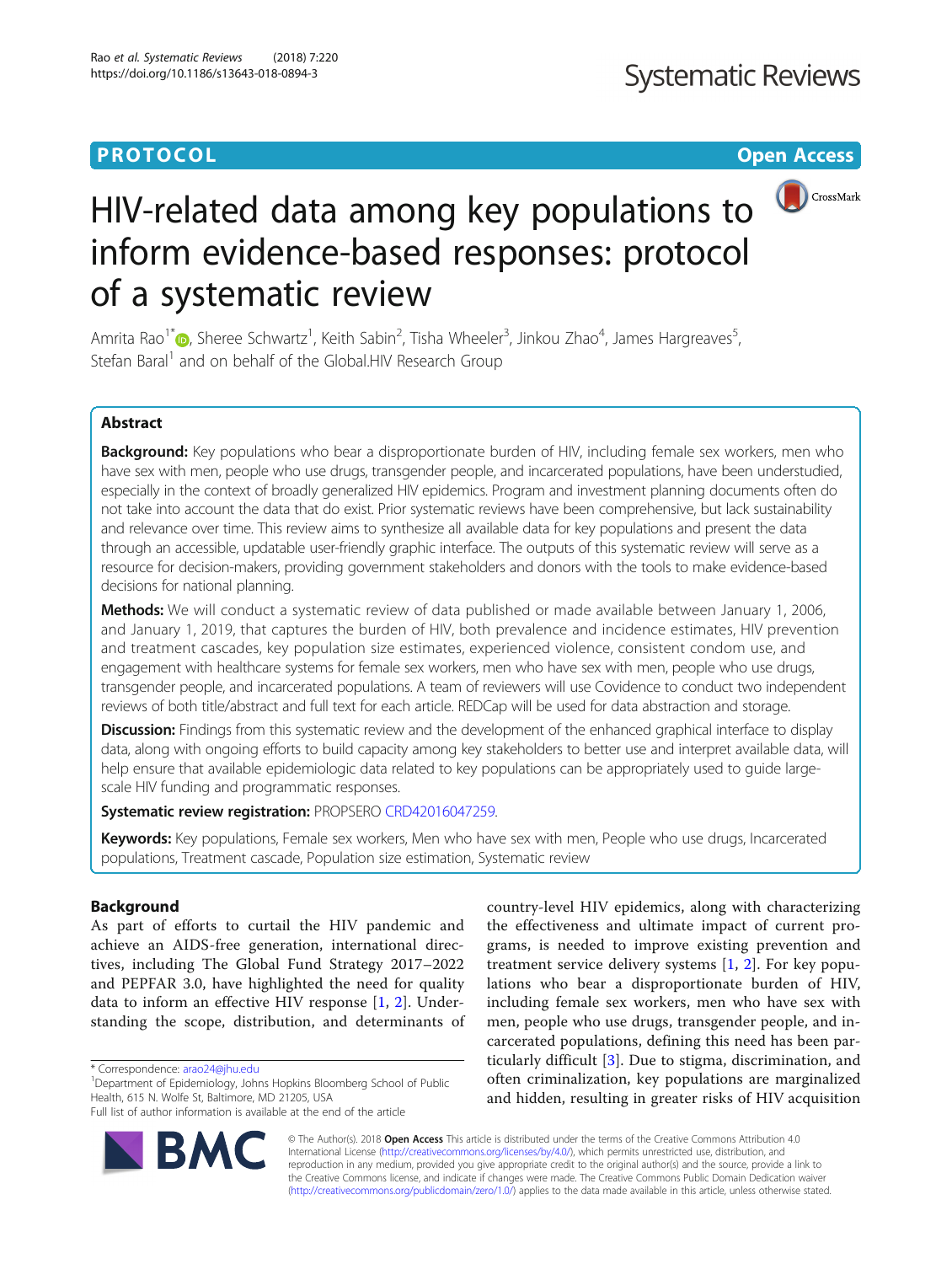and transmission [[4](#page-5-0)–[7](#page-5-0)]. However, these same determinants challenge characterizing the HIV epidemic within these populations and the potential impact on HIV epidemics among all reproductive aged adults. The needs of key populations are often understudied, particularly in high HIV burden settings, where less attention is often given to key populations based on assumptions of limited public health relevance [\[8](#page-5-0)–[10](#page-6-0)]. In these generalized epidemic settings, there are often limited data available for female sex workers, gay men and other men who have sex with men, and people who use drugs, and even less data available for other key population groups including transgender women. Traditional approaches, including the static Modes of Transmission (MOT) model, have been used to predict the annual portion of new HIV infections acquired across subgroups. These traditional approaches to estimating the importance of the unmet treatment and prevention needs of key populations do not capture the longer chains of secondary indirect transmissions due to high-risk behaviors and are based solely on static HIV prevalence and assumed population size [\[11](#page-6-0)]. These approaches rarely account for underreporting of HIV-associated risks and also tend to treat key populations as isolated groups thereby ignoring the full chains of potential onward HIV transmission  $[11]$ . Recent dynamic transmission modeling suggests the importance of addressing the HIV prevention and treatment needs among key populations in all HIV epidemic settings [\[9](#page-5-0), [11](#page-6-0)–[13\]](#page-6-0).

Where data are available for key populations, they are often underutilized in both official policy and program documents used by donors and policymakers [[9,](#page-5-0) [14](#page-6-0), [15\]](#page-6-0), possibly due to the lack of political will, the lack of access to relevant data, or the lack of knowledge around the specific issues facing key populations. In an examination of the utilization of key population size estimates in Global Fund and PEPFAR funding proposals and Country Operational Plans (COPs) [[14\]](#page-6-0), of the 71 population size estimate studies published between 2009 and 2016 only two were mentioned in Global Fund-related concept notes, 12 in PEPFAR COPs, and seven in national Ministry of Health documents [\[14](#page-6-0)]. Despite significant investments to conduct epidemiologic studies of key populations by these donors and an emphasis on the need for high-quality data to inform a response, there exists inadequate evidence of uptake of these data to guide the HIV response.

Overall, there are gaps both in the availability of quality data and utilization of the data of key populations disproportionately affected by HIV. In response to these gaps, the proposed study aims to complete and make available online, a systematic, living, and comprehensive review of all available data for key populations that can be used to inform an evidence-based and human rights affirming HIV response. Data will be reviewed, synthesized, and presented in the form of an enhanced graphical interface. The site will present data in a clear, user-friendly manner to facilitate its use by relevant stakeholders, such as donor governments and international bodies, local government officials, members of key population community leadership as well as affected members of the community, HIV researchers, academics, implementing partners, and the media.

## Methods/design

We will conduct a systematic review of data published or made available between January 1, 2006, and January 1, 2019, that captures the burden and risk of HIV, both prevalence and incidence estimates, prevention indicators and treatment cascades, population size estimates, experienced violence, and engagement with healthcare systems. This protocol is registered in the PROPSERO database (CRD42016047259; 28 September 2016) and is in accordance with the guidelines specified in the Preferred Reporting Items for Systematic Reviews and Meta-analyses statement for protocols [\[16](#page-6-0)].

## **Objective**

- To complete a global systematic review of all available data characterizing the burden of HIV and the HIV treatment cascade among key populations (female sex workers, men who have sex with men, people who use drugs, transgender people, and incarcerated populations) from 2006 to 2019.
- To conduct quality assessments for a subset of all data sources on key populations from 30 priority countries selected based on current HIV programming priorities, on prevalence, incidence, treatment cascades, and population size estimates using a quality assessment tool developed for assessing key populations data.

#### Primary outcomes

- 1. Burden of HIV among key populations as characterized by prevalence and incidence of HIV from 2006 to 2019.
- 2. HIV treatment cascade among key populations from 2006 to 2019.

Secondary outcomes include prevention indicators (Engaged in HIV testing, knowledge of HIV prevention, condom and PrEP availability, consistent condom use), population size estimates (including specific subnational organizational units to which they apply), experienced violence (physical, sexual, intimate partner), and engagement with healthcare systems for key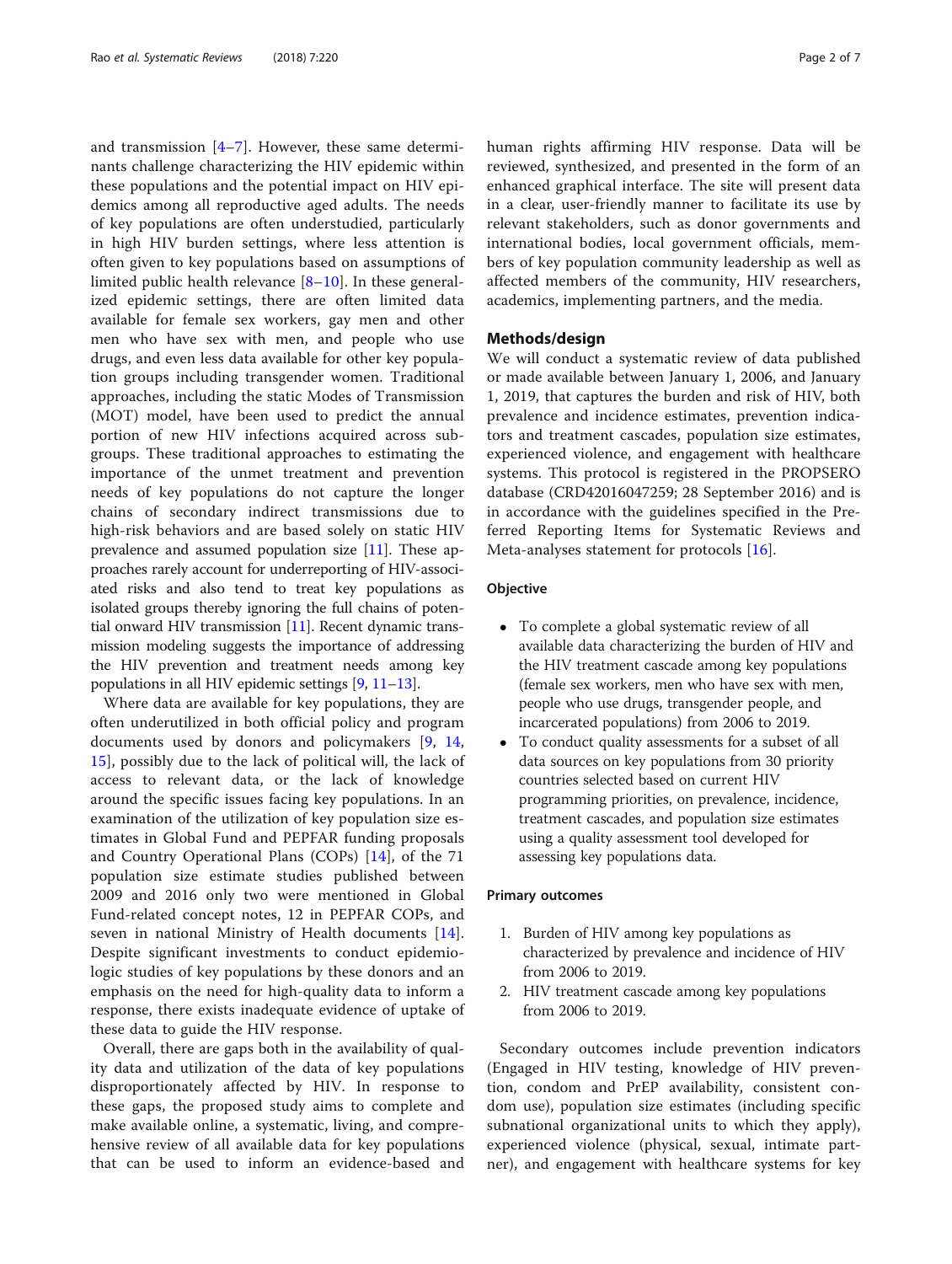populations [female sex workers, men who have sex with men, people who use drugs, transgender people, and incarcerated populations], and to make these data updatable and available in the form of an enhanced graphical interface.

#### Information sources and search strategies

In partnership with information management specialists at Johns Hopkins University, we will search the following databases: PubMed©, EMBASE©, Global Health©, SCO-PUS©, PsycINFO©, Sociological Abstracts©, CINAHL (Cumulative Index to Nursing and Allied Health Literature) ©, Web of Science©, and POPLine©.

Peer-reviewed conference abstracts will be searched from online publications of conference proceedings, including those of International AIDS Conference (IAC), the Conference on HIV Pathogenesis, Treatment, and Prevention, HIV Research for Prevention (HIVR4P), and the Conference on Retroviruses and Opportunistic Infections (CROI). The World Health Organization (WHO) publications database will be also searched as well as the National Library of Medicine's Meeting Abstracts database ([https://wwwcf.nlm.nih.gov/hsr\\_project/home\\_proj.cfm\)](https://wwwcf.nlm.nih.gov/hsr_project/home_proj.cfm).

Other data sources from the gray literature will be identified through the Development Experience Clearinghouse, including national surveillance system data reports for example Demographic Health Surveys and Integrated Biological and Behavioral Surveys, as well as studies conducted by large international non-governmental organizations. The Clearinghouse will be systematically searched. These reports have been previously synthesized from global reporting databases, Global Fund grant application documents, and the gray literature [\[17\]](#page-6-0).

Search strategies were developed based on a combination of controlled vocabulary (e.g., MeSH terms) and other keyword searches. These search strategies were adapted from existing search strategies developed for earlier systematic reviews of key populations [[5,](#page-5-0) [18](#page-6-0)–[20](#page-6-0)]. Multiple iterations of the search strategies were piloted in order to prioritize a highly sensitive search that captured all available data for key populations and HIV. The search strategies are made up of search terms for three independent concepts. Concept one is made up of terms for the population of interest, concept two is made up of terms for HIV, and concept three is made up of terms for violence. Each search run is a combination of concept one AND (concept two OR concept three). Detailed search strategies are available in Additional file [1](#page-5-0).

## Inclusion and exclusion criteria

To be included in the review, data must meet the following criteria:

- 1. Studies of any design that include either HIV data or violence data among female sex workers, men who have sex with men, people who use drugs, transgender populations, and incarcerated populations, even if these groups are not the main focus of the study.
- 2. Participants in studies can be of any age, race, or ethnicity.
- 3. Data must be published in a peer-reviewed journal, presented as an abstract at a scientific conference, or available on the web from governmental or nongovernmental sources.
- 4. Qualitative studies and modeling studies will be included as searchable records in the data repository, but qualitative data will be not abstracted or included in the quantitative narrative analysis.
- 5. Published or presented between January 1, 2006, and January 1, 2019.
- 6. Data from all countries and settings will be included.

The following types of studies will be excluded from the review:

- 1. Studies where the sample size was less than 50.
- 2. Studies published in languages other than English, French, and Spanish.

#### Screening and selection

Titles, abstracts, citation information, and descriptor terms of citations identified through the search strategy will be screened by a team of reviewers and will be selected to move to full-text review if there is reason to believe that the above six criteria are met. Full-text articles will be obtained of all selected abstracts and the team of reviewers will conduct two independent reviews of each article to assess all full-text articles for eligibility to determine final study selection. The same set of questions will be used for full-text screening. Title/abstract and full-text review will be conducted in Covidence, a tool designed to help facilitate the systematic review process, produced in partnership with Cochrane Reviews. Differences will be resolved by a third independent reviewer.

### Data abstraction and data collection process

Data will be abstracted independently by a team of reviewers using standardized data abstraction forms in REDCap. Differences in data abstraction will be resolved using REDCap's data comparison tool by a third, independent reviewer. Reviewers will be trained using the data collection tool on how to abstract available information from eligible articles and how to index the article in the database. While not all articles will have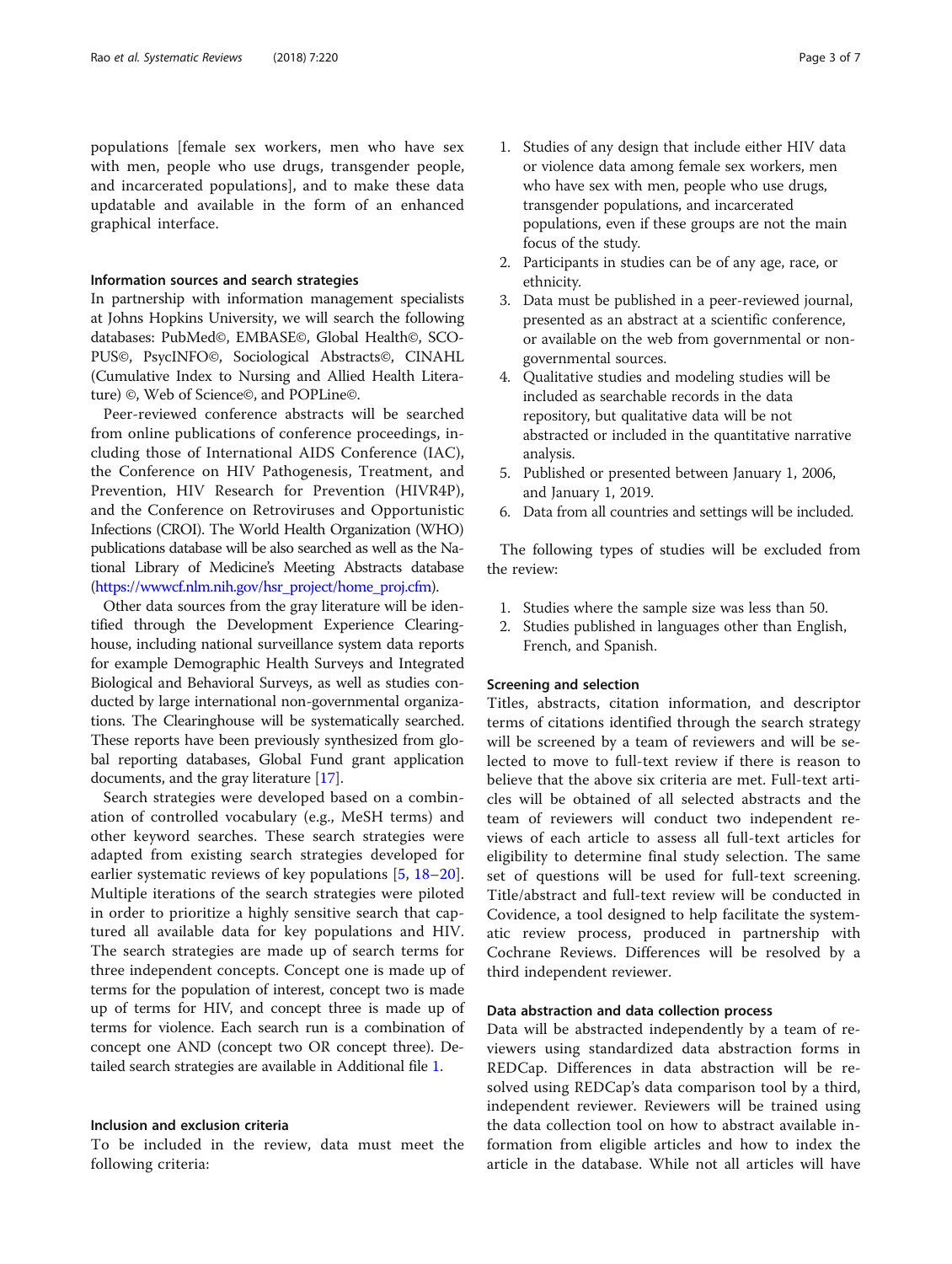information for all indicators being captured in the RED-Cap tool, reviewers will complete the data tool based on available data. The REDCap tool outlining data capture of outcomes is available in Additional file [2](#page-5-0).

The following information will be gathered from each included study:

- Study identification: author(s); citation; year of publication
- Study description: location, setting, population; years (period of study); study design; sample size; age range; sex and gender, if reported separately
- Outcomes (specified above)

The review and corresponding data repository will be updated regularly. The plan for updating is to run automated searches based on the same search strategies originally developed once every 6 months, following the end date of the initial review. The first update will be done in June 2019 to include articles published between January and June 2019. Data review and entry will be done on a rolling basis.

Amendments to the protocol originally published in PROSPERO include the following:

- The available data and outcomes have been more precisely specified.
- Articles published in other languages including French and Spanish will be reviewed.
- The quality assessment tool developed is a novel tool rather than a modified Downs and Black checklist.

#### Quality assessments

A quality assessment tool has been developed and adapted for key populations research from the NHLBI Quality Assessment Tool for Observational Cohort and Cross-Sectional Studies [[21,](#page-6-0) [22\]](#page-6-0). The tool was adapted by the study team in order to capture the essential elements of the original tool, while also ensuring applicability to our main outcomes. The tool is designed such that two independent assessors evaluate first the general study design and the study implementation and then evaluate outcome-specific data quality. The quality assessment tool is designed to assess the quality of available evidence for data points of HIV prevalence, incidence, the HIV care continuum, and population size estimates. Data points will be categorized as "good," "fair," or "poor" based on an evaluation of a number of criteria related to study design, study implementation, and use of appropriate analytic methods.

The quality assessment tool will be applied to available data points for 30 priority countries, selected from the larger review because they have significant bilateral and multilateral support for HIV programs. The choice of 30 priority countries is based on current donor priorities—where resources are invested, where current programs for key populations and HIV exist, and where more data are needed to inform programs. As a starting point, therefore, we wanted to focus our efforts on conducting quality assessments in countries where the assessments would be used immediately.

All articles and reports available for a specific country will be gathered and efforts will be taken to group publications based on the study of origin. Papers from the same original study will be reviewed together to evaluate the quality of the reported data emanating from the single study.

The quality assessment tool is available in Additional file [3](#page-5-0).

#### Evidence synthesis

The primary analysis will involve looking at a synthesis of the burden of HIV and the HIV treatment cascade among key populations living with HIV. We will investigate comparisons by population and by country, in particular focusing on comparisons within sub-Saharan Africa and regions within sub-Saharan Africa. We anticipate heterogeneity of the data and therefore propose a narrative synthesis. If feasible, we will consider including a meta-analysis. Secondary analyses will involve looking at reporting of pre-exposure prophylaxis (PrEP) use and PrEP uptake among those who are HIV negative. Similarly, this will involve comparisons across populations and countries and will involve a narrative synthesis. Additional secondary analyses involving prevention indicators (engaged in HIV testing, knowledge of HIV prevention, condom availability, consistent condom use), population size estimates, experienced violence (physical, sexual, intimate partner), and engagement with healthcare systems for key populations may be proposed at a later date.

## Dissemination

In response to limitations and challenges in using data from previous reviews, we determined there will be added value to capture all of the data reviewed and included for this review in a database that is accessible and updatable. The results will therefore be used to generate a data repository for key populations that will be integrated into an online, graphical interface that will display global HIV data synthesized during the systematic review. The online global map will visually display all available data, will allow for comparison of key HIV statistics among different countries, will provide country dashboard pages that highlight key information, and will allow for datasets to be downloaded by researchers, government officials, community-based organizations, members of the community, and the general public.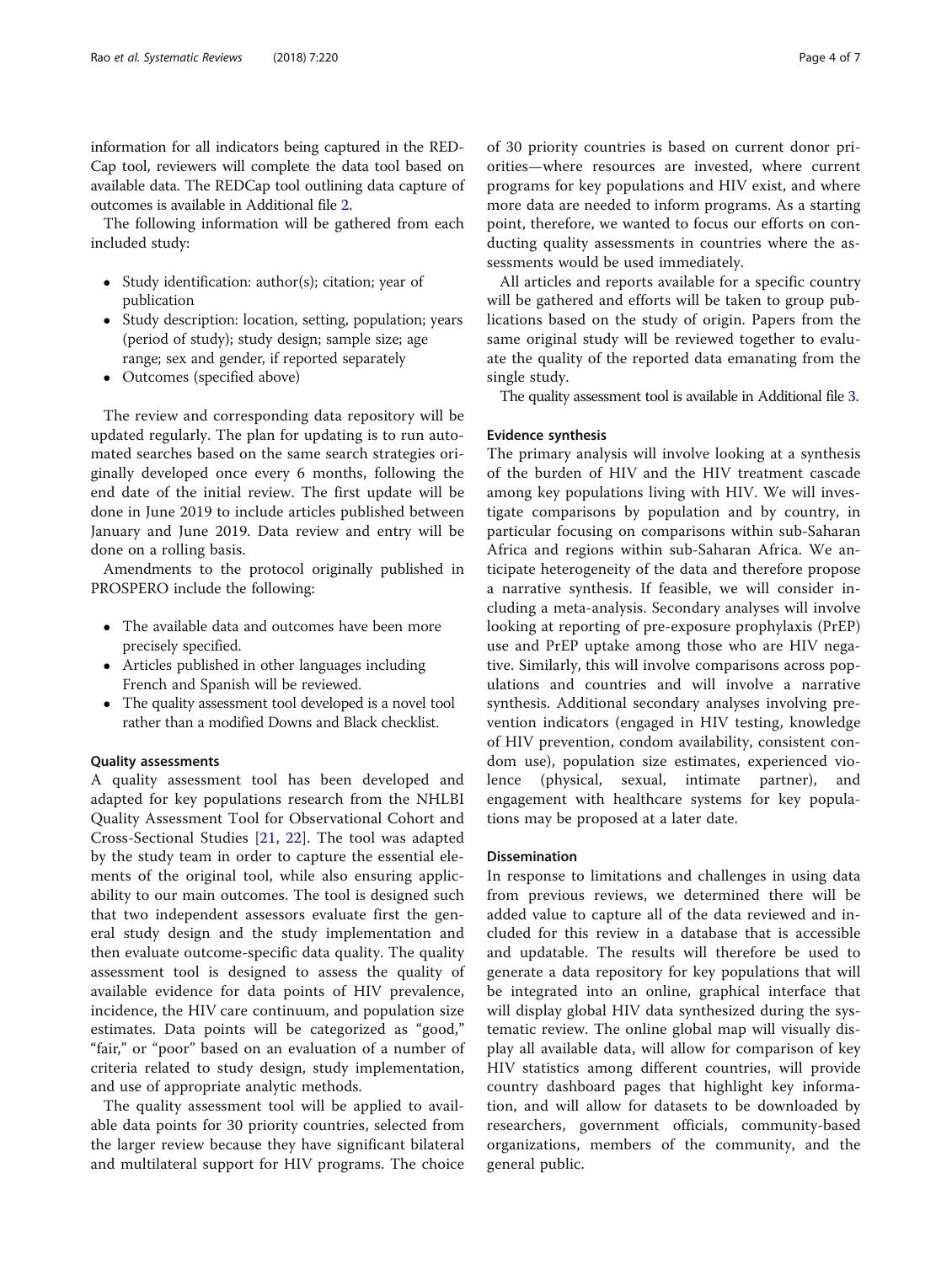## **Discussion**

Despite evidence of the importance and overall impact of prioritizing key populations in implementing effective and efficient HIV responses, many countries have limited current data or no data characterizing the unmet needs of key populations [\[9](#page-5-0)–[13](#page-6-0), [23,](#page-6-0) [24\]](#page-6-0). Where data are available, they are often not used in key documents and policy decisions, despite an international call to further evidence-based policies [[14\]](#page-6-0). Systematic reviews conducted in the past among key populations have comprehensively identified where data exist and synthesized available data to provide estimates on a range of indicators, including HIV prevalence, HIV incidence, and population size estimates [\[5,](#page-5-0) [6](#page-5-0), [14,](#page-6-0) [18](#page-6-0), [19](#page-6-0), [25](#page-6-0)–[30](#page-6-0)]. However, with rapidly evolving methods for estimating population size and HIV transmission dynamics, these estimates have become dated both in terms of age of data and their usability by key stakeholders. Moreover, given persistent stigma and ever-changing laws and policies related to the criminalization of key populations including laws focused on same-sex practices, sex work, gender identity, and injection drug use, the need for current and local level estimates is crucial for key populations [[31](#page-6-0)]. To this end, the current review, online platform, and plans for ongoing and regular updates will make responding to changing contexts and environments more feasible in real-time.

Past reviews have synthesized data to produce pooled estimates at the national or global level. This level of analysis is helpful for understanding the unmet needs for key populations, but accessing and critically assessing individual data points can help better inform the decision of the utility of these data for informing policy. The current review is intended to be flexible, sustainable, and relevant over time, with updates to the global interactive tool scheduled to happen on a regular basis. Key stakeholders will have the ability to make data requests that specify the populations, countries, or indicators in which they have the interest or need. These data pulls will contain key study design information where available and quality assessments so that those using the data have the relevant information they need to make informed decisions about data use.

We have identified several challenges in designing and conducting this updatable systematic review of global key population data. First, capturing information from a large pool of sources from disparate fields of study, among different populations, and in different countries required us to make decisions on what information we could feasibly capture. As an example, consistent condom use is often an important indicator or predictor for assessing level of sexual transmission of HIV, risk for other STIs, partner dynamics, and uptake of interventions designed to improve condom use.

Consistent condom use, however, is not systematically defined. How a study or report defines consistent condom use can vary in terms of time period [e.g., condoms used during the last act, the last week, the last 30 days], frequency [e.g., always/sometimes/never, number of times], and partner type [e.g., with all partners, disaggregated by clients/regular/casual], etc. In addition, there are differences in how much is specified related to what "condom use" even means, that is was one "ever" used, was it used for the "whole duration of the act", was it "reused." We wanted to capture consistent condom use but had to account for differences in reporting. To be able to capture consistent condom use then, we decided to capture the proportion who reported consistent condom use however the study or report defined it, but to have an additional indicator allowing the data entrant to specify what exactly "consistent condom use" meant for each data point. Another challenge we identified was dealing with multiple studies or reports published from the same study. Because our unit of analysis in this systematic review was the data source, it was important to determine a strategy to account for duplication of certain data points. To do this, we created a cohort identifier based on key information that would apply to the study itself rather than the publication or report in order to have the ability to later identify which sources were actually referring to the same data point. Including all of the estimates would bias our results towards those studies with the most publications. Finally, in order to create a user-friendly online resource for collating and displaying global HIV data for key populations, we needed to make decisions on how to visualize data on a range of indicators, including prevalence, incidence, the treatment cascade, and population size estimates. There are multiple levels to the data that are being synthesized: key population group, country, and indicator of interest, and creating a system that would not only display the available data in a clear, understandable way, but also be flexible and updatable, continues to be a challenge. With the support of our web development team and the infrastructure of Carto, we have been able to accommodate these different levels of data and allow for ease of use. We chose to use an interactive global map that allows the user to select key indicators to geographically display, provides country-specific dashboards with key information and indicators highlighted for different key population groups, and creates data visualization graphs showing changes in key indicators over time and comparisons across countries. The value in conducting this large systematic review, with a range of indicators, is that it will allow us to go beyond standard single population systematic reviews of key population groups, giving us the ability to assess overlap of populations (e.g., female sex worker who injects drugs) and make comparisons between groups on key indicators. This will also allow for comprehensive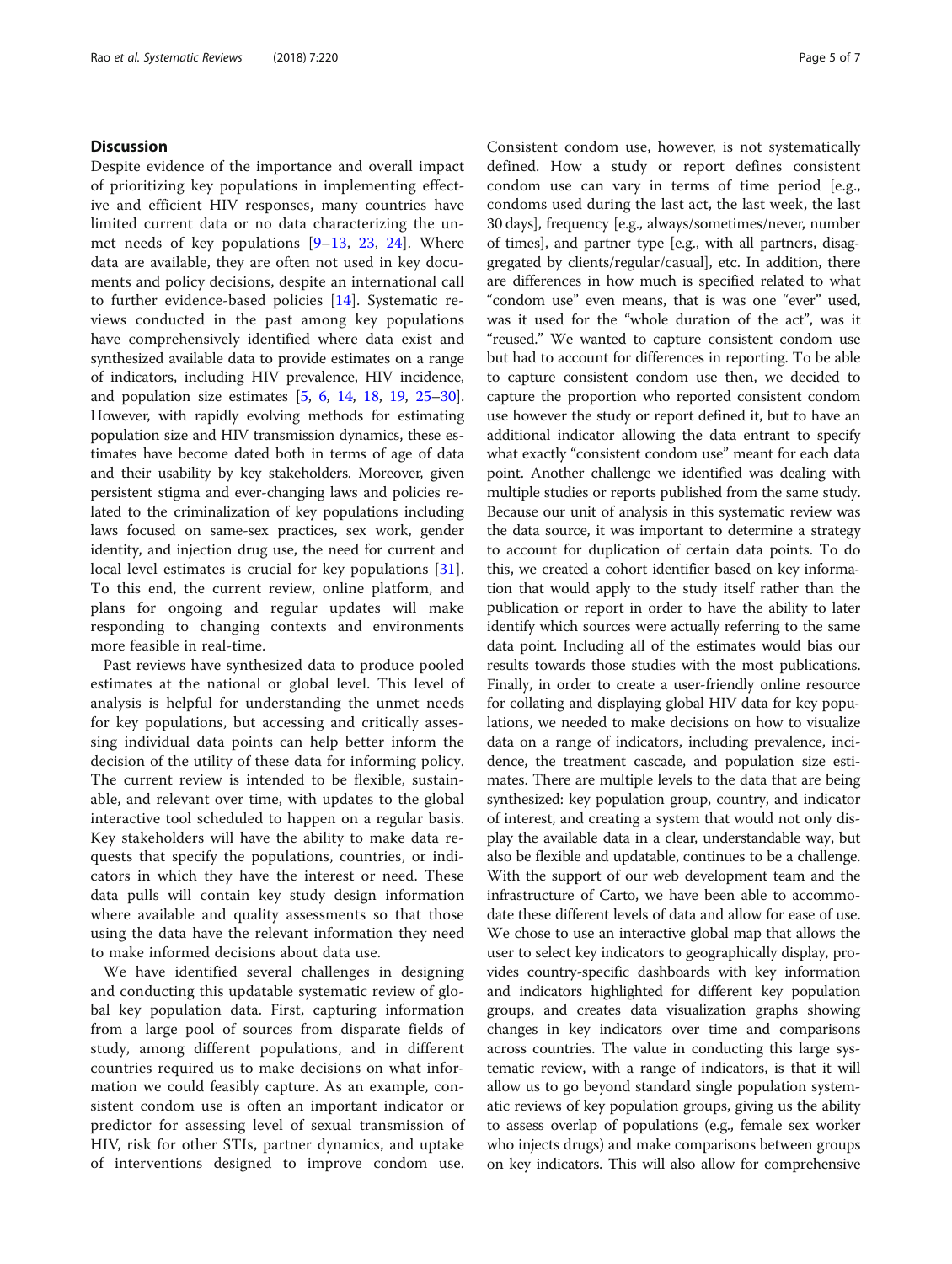<span id="page-5-0"></span>identification of data gaps or unmet needs among key populations and prioritization of funding for individual populations based on the context-specific needs within a single country or region. Findings from this systematic review and the development of the enhanced graphical interface to display data will help ensure that available epidemiologic data related to key populations can be more effectively used in real-time to inform HIV-related policies and programs.

## Additional files

[Additional file 1:](https://doi.org/10.1186/s13643-018-0894-3) Provides detailed search strategies by database. (DOCX 27 kb)

[Additional file 2:](https://doi.org/10.1186/s13643-018-0894-3) Provides the data collection tool for abstraction of a range of study specific details and HIV and violence related indicators for key populations. (PDF 321 kb)

[Additional file 3:](https://doi.org/10.1186/s13643-018-0894-3) Provides the quality assessment tool used to evaluate data points for prevalence and incidence of HIV, the treatment cascade, and population size estimates. (DOCX 32 kb)

#### Abbreviations

AIDS: Acquired immunodeficiency syndrome; COPs: Country Operational Plans; CROI: Conference on Retroviruses and Opportunistic Infections; HIV: Human immunodeficiency virus; HIVR4P: HIV Research for Prevention; IAC: International AIDS Conference; MeSH: Medical subject headings; MOT: Modes of transmission; NHLBI: National Heart, Lung, and Blood Institute; PEPFAR: President's Emergency Plan for AIDS Relief; PrEP: Preexposure prophylaxis; STIs: Sexually transmitted infections; WHO: World Health Organization

#### Acknowledgements

Thank you very much to Lori Rosman, Informationist at Johns Hopkins, without whom this review would not be possible.

The Global.HIV research group is made up of the following members: Zafir Abutalib

Chase Alston Joe Amoah Anna Bickers Ashley Charest Meghan Holtzman Cameron Meade Lookman Mojeed Madeline Nelson Albert Osei Mariela Pinedo Summer Rak Arlene Reich Yvonne Robles Kavya Sanghavi Alex Schmall Owen Stokes-Cawley Vinithra Varadarajan Kia Vaughn Nikita Viswasam Dexter Waters

## Funding

The Study was made possible through the Project SOAR Cooperative Agreement AID-OAA-13-00060. Project SOAR is made possible by the generous support of the American people through the President's Emergency Plan for AIDS Relief and the United States Agency for International Development (USAID).

#### Availability of data and materials

The data repository generated during this study will be available upon completion of the review and generation of the graphical interface at global.hiv.

#### Authors' contributions

AR was responsible for developing the search protocol and strategies, helped with the conception of the data repository and online tool, and took the lead role in the writing of the manuscript. SS provided valuable feedback on the content and structure of the manuscript and played a major role in the conception of the study, the data repository, the online tool, and the quality assessments. KS provided valuable feedback on the content and structure of the manuscript and in the conception of the study, repository, and quality assessments. TW provided valuable feedback on the content and structure of the manuscript and guidance in the development of the study, the data repository, the online tool, and the quality assessments. JZ provided valuable feedback on the content and structure of the manuscript. JH provided valuable feedback on the content and structure of the manuscript. SB provided valuable feedback on the content and structure of the manuscript and played a major role in the conception of the study, the data repository, the online tool, and the quality assessments. All authors read and approved the final manuscript.

#### Ethics approval and consent to participate

Not applicable.

#### Consent for publication

Not applicable.

#### Competing interests

The authors declare that they have no competing interests.

#### Publisher's Note

Springer Nature remains neutral with regard to jurisdictional claims in published maps and institutional affiliations.

#### Author details

<sup>1</sup>Department of Epidemiology, Johns Hopkins Bloomberg School of Public Health, 615 N. Wolfe St, Baltimore, MD 21205, USA. <sup>2</sup>Strategic Information and Evaluation, Joint United Nations Programme on HIV/AIDS, Geneva, Switzerland. <sup>3</sup>Office of HIV/AIDS, United States Agency for International Development, Washington, DC, USA. <sup>4</sup>Technical Advice and Partnerships Department, The Global Fund to fight AIDS, Tuberculosis, and Malaria, Geneva, Switzerland. <sup>5</sup>Department of Social and Environmental Health London School of Hygiene and Tropical Medicine, London, UK.

#### Received: 13 July 2018 Accepted: 22 November 2018 Published online: 03 December 2018

#### References

- 1. PEPFAR 3.0. Office of the US Global AIDS Coordinator. Available from: [http://](http://www.pepfar.gov/documents/organization/234744.pdf) [www.pepfar.gov/documents/organization/234744.pdf.](http://www.pepfar.gov/documents/organization/234744.pdf)
- 2. The Global Fund Strategy 2017-2022: Investing to end epidemics. The Global Fund to Fight AIDS, Tuberculosis and Malaria. Available from: [https://www.theglobalfund.org/media/2531/core\\_globalfundstrategy2017-](https://www.theglobalfund.org/media/2531/core_globalfundstrategy2017-2022_strategy_en.pdf) [2022\\_strategy\\_en.pdf.](https://www.theglobalfund.org/media/2531/core_globalfundstrategy2017-2022_strategy_en.pdf).
- 3. UNAIDS. The gap report. Geneva, Switzerland; 2014.
- 4. Kim HY, Grosso A, Ky-Zerbo O, Lougue M, Stahlman S, Samadoulougou C, et al. Stigma as a barrier to health care utilization among female sex workers and men who have sex with men in Burkina Faso. Ann Epidemiol. 2018;28(1):13–9.
- Baral S, Beyrer C, Muessig K, Poteat T, Wirtz AL, Decker MR, et al. Burden of HIV among female sex workers in low-income and middle-income countries: a systematic review and meta-analysis. Lancet Infect Dis. 2012; 12(7):538–49.
- 6. Fitzgerald-Husek A, Van Wert MJ, Ewing WF, Grosso AL, Holland CE, Katterl R, et al. Measuring stigma affecting sex workers (SW) and men who have sex with men (MSM): a systematic review. PLoS One. 2017;12(11):e0188393.
- 7. Stangl AL, Lloyd JK, Brady LM, Holland CE, Baral S. A systematic review of interventions to reduce HIV-related stigma and discrimination from 2002 to 2013: how far have we come? J Int AIDS Soc. 2013;16(3 Suppl 2):18734.
- 8. Pettifor A, Rosenberg N, Behets F. The need to focus on sex workers in generalized HIV epidemic settings. Sex Transm Dis. 2011;38(4):324–5.
- 9. Mishra S, Boily MC, Schwartz S, Beyrer C, Blanchard JF, Moses S, et al. Data and methods to characterize the role of sex work and to inform sex work